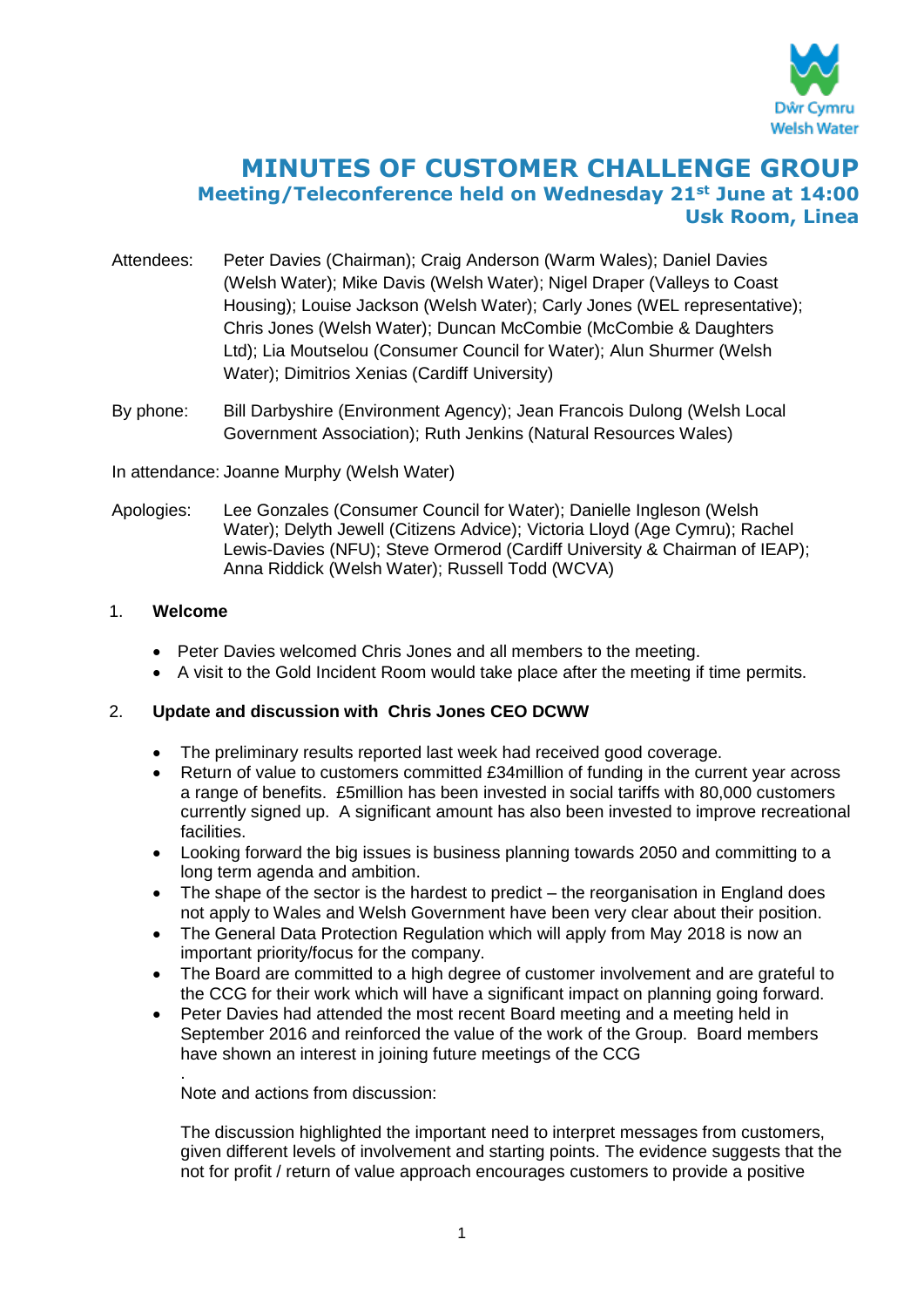mandate for the company to be more helpful in terms of the environment and vulnerable customers. This distinctive relationship with the customer can result in different messages than received by other water companies. It will be important for the CCG to assure the strength of this different message and ensure the robustness of the evidence base if the company is to build its business plan on this premise. .

## 3. **Welsh Water 2050 Summer Consultation Update (Alun Shurmer)**

- The summer consultation links to the longer term WW2050 strategy and PR19. It will build on the WW2050 session held in May at the Principality Stadium. 1-2-1 sessions with stakeholders have taken place and will continue but requests for these have been lower than expected.
- The formal focus groups were completed last week and a report of these sessions will be provided at the September meeting.
- The summer consultation will be launched on  $11<sup>th</sup>$  July at the Senedd and will run for 10 weeks.
- Outreach is very important to the consultation which is accessible through a simple and engaging website and an industry first "chatbot" for use at events and at home. The water bar will visit major events and festivals over the summer including Royal Welsh Show, Eisteddfod, Cardiff Food Festival, Ironman in Tenby etc

## 4. **Online Community Update (Alun Shurmer)**

- Verve have been appointed to deliver the Have Your Say panel. They have a proven track record for delivering and managing online communities.
- The online community will become increasingly significant as a customer participation tool and allow ongoing engagement.

Notes and action from discussion on 3. and 4:

The importance of not disadvantaging those who are not able to participate digitally was stressed.

Also need to consider that you can listen too much to customers and not deliver the game changing innovation (i.e. Henry Ford horses quote).

The importance of considering the engagement of vulnerable customers & those who find it more difficult to get their voices heard throughout the engagement process

Engagement is most effective at key points of connection with customers eg in association with major capital investment projects in a community

## 5. **Annual Performance Report Update (Mike Davis)**

- A full discussion on the performance report will take place at the September meeting.
- The report is produced annually and incudes more information than is required.
- All internal assurance work has been completed.
- KPMG and Jacobs have reported to the Audit Committee and the final report will go to the Board for final approval on  $6<sup>th</sup>$  July before being published on 15<sup>th</sup> July.
- Peter Davies has met with Peter Jones since he attended the CCG to discuss the report in more detail.

#### Notes and actions from discussion

Concerns were expressed that the targets & information presented in the report were not clear for an uninformed reader and more clarity was needed. Duncan McCombie supported this and thought more information was needed. This point was clarified as the different roles of different reporting forms were explained was explained with the Annual Performance Report having a regulatory requirement and requires a certain format. The CCG has a key role to ensure a strong focus on the effectiveness of communication of performance to